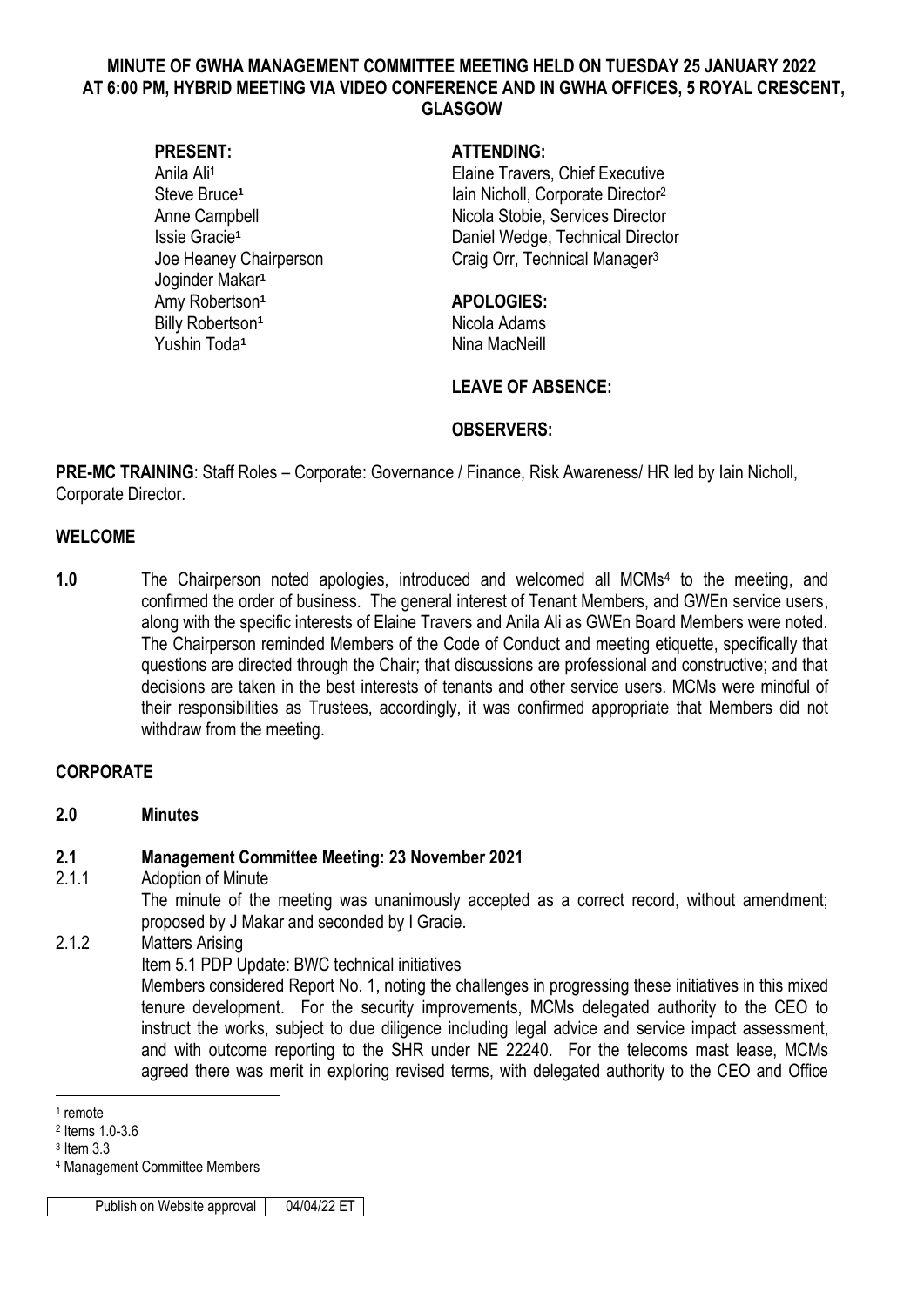Bearers to finalise the lease terms, subject to risk mitigation: and with commitment to honour previously agreed apportionment principles.

Item 6.0 AOCB: Training programme: Local Issues Members agreed 29/03/22 (pre-MC Meeting) for a session overviewing local issues.

# **2.2 Audit Sub Committee Meeting: 23 November 2021**

2.2.1 Adoption of Minute

The minute of the meeting was unanimously accepted as a correct record, without amendment; proposed by A Campbell and seconded by Y Toda.

#### 2.2.2 Matters Arising

There were no matters arising

# **2.3 Audit Sub Committee Meeting: 1 December 2021**

2.3.1 Adoption of Minute

The minute of the meeting was unanimously accepted as a correct record, without amendment; proposed by B Robertson and seconded by I Gracie.

# 2.3.2 Matters Arising

Item 4.1 GWEn Strategy alignment – Standing Orders

Report No. 2 and the supplementary presentation were considered, with MCMs noting the rationale for establishing GWEn; and the arrangements for ensuring robust governance, and alignment between the GWHA Corporate Plan and GWEn Business Plan. MCMs were assured that the diversification initiatives within the current GWEn Business Plan were at feasibility stage, and that progression would be subject to extensive due diligence, including legal advice and risk assessment as required.

#### Item 7.0 Date of Next Meeting – ASC Remit

Members considered Report No. 3, agreeing the revised Remit and Meeting Schedule as consistent with the actions agreed in response to NE 1004349, and reflecting the time required for scrutiny of business.

Post Meeting note: Report No.3, ref 6.0 Remit, Risk no.4 update to text to read - 'Monitor H&S compliance, including NEs'

#### **2.4 MC Action Plan Compliance**

Report No. 4 was considered and progress and compliance acknowledged.

#### **3.0 Governance**

3.1 Execution Of Documents There were none.

# 3.2 Membership Applications

Report No.1 was considered and MCMs unanimously approved the category A applications

| <b>Name</b>            | <b>Address</b>         | <b>Share</b>           |
|------------------------|------------------------|------------------------|
| PERSONAL DATA REDACTED | PERSONAL DATA REDACTED | PERSONAL DATA REDACTED |
| PERSONAL DATA REDACTED | PERSONAL DATA REDACTED | PERSONAL DATA REDACTED |
| PERSONAL DATA REDACTED | PERSONAL DATA REDACTED | PERSONAL DATA REDACTED |
| PERSONAL DATA REDACTED | PERSONAL DATA REDACTED | PERSONAL DATA REDACTED |
| PERSONAL DATA REDACTED | PERSONAL DATA REDACTED | PERSONAL DATA REDACTED |

In accordance with Rule 59.1, MCMs delegated authority to the Chairperson to sign the certificates in the Secretary's absence.

#### 3.3 Registers: Compliance Reporting

Report No.6 was considered and the closure of NE 22466 was welcomed. Progress against NE 1004349 project development and governance matters was then considered, the risk schedule was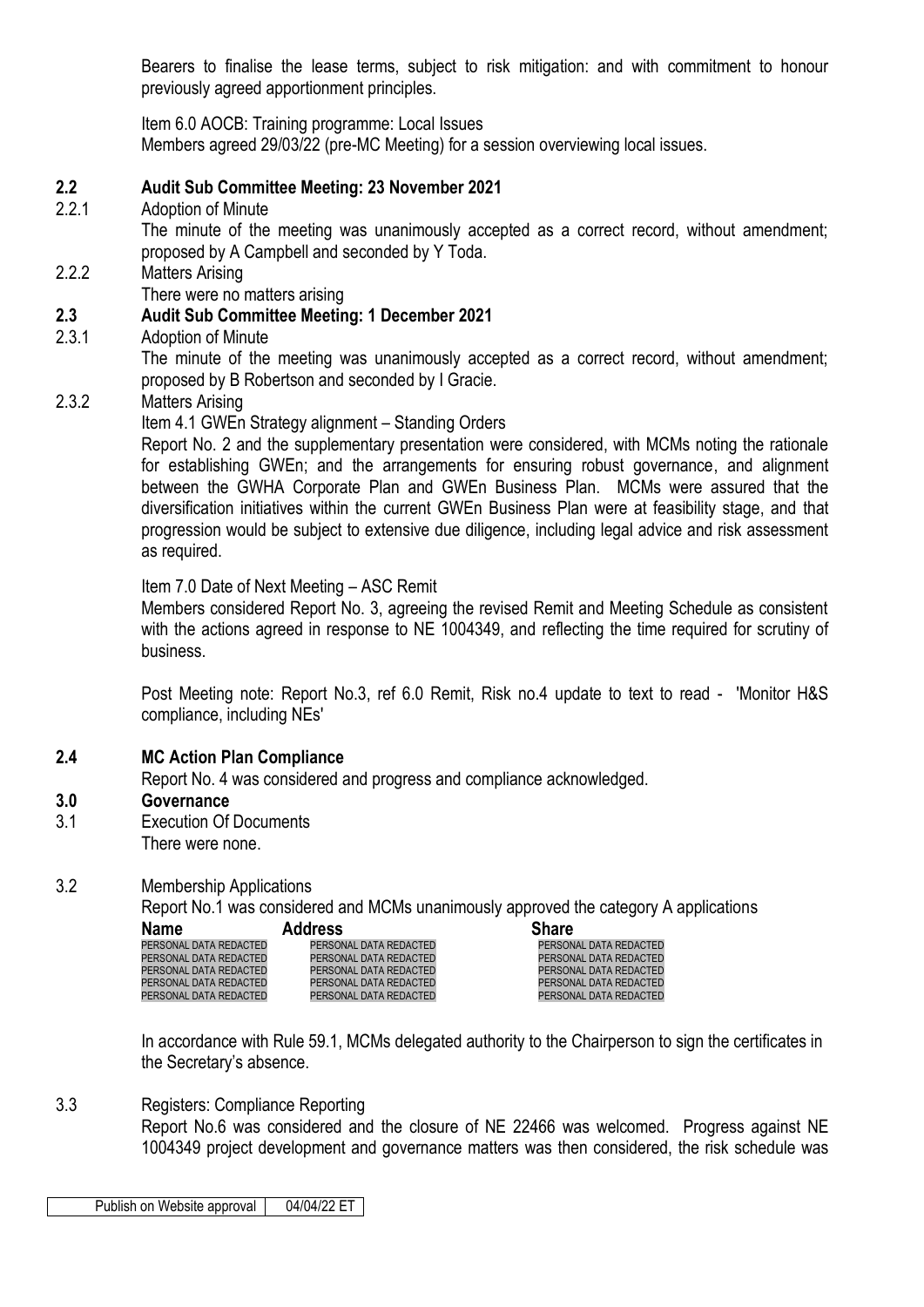reviewed, and homeowner concerns over responsibility for the remedial works cost was acknowledged for further discussion as part of the legal review. The priority H&S focus and the importance of the legal review were recognised, although MCMs were also concerned about the escalating scaffolding costs, and there was empathy for the residents living within the development at this time; with MCMs pressing for the interim legal review to be finalised at the earliest opportunity to facilitate decision making and works progress. In this context, ongoing delegated authority to the CEO and Office Bearers was confirmed, as previously agreed, and monthly reporting to the SHR in line with the Engagement Plan was acknowledged. MCMs then moved to consider NE 22509 with assurance offered regarding the robust risk mitigation measures in place, with preliminary in-house investigations indicating a likely breach of these protocols and leading to additional control measures and monitoring. MCMs noted the HSE RIDDR alert and acknowledged ongoing reporting of this NE to conclusion. The discussion ended with general comments about the non-traditional developments within GWHA's stock profile, and aspirations for the longer term regeneration of these areas.

Recent recording in the SAR, FOR and EIR Register was noted; there were no data breaches or Payments and Benefits to report. H&S reporting was as previously agreed.

# 3.4 Contingency Planning: Festive Close Review

Members considered Report No.7, noting compliance and trends. The EVH terms and conditions were confirmed (public holidays); learning from the low risk procedural non-compliances was accepted, and the follow-up with residents and contractors on EM call-outs was noted. With assurances over the robustness of the contingency procedures, and the availability of staff to respond to major incidents, the festive close arrangements for 2022 were approved subject to exigencies at the time.

Post meeting note: ref 3.2.5 – dates corrected as follows

Concierge Cleaning and Patrol KPI's were impacted on 26/12/21 by unforeseen/unplanned absence.

- (a) 93.3% of patrols were undertaken between 24/12/21-05/01/22.
- 3.5 MC Planning and Support Policy: Committee Training Forum 2022

Report No. v8 was considered, with MCMs deliberating the necessity for a CTF in 2022, in the context of the current MC complement. Whilst agreeing the promotion of MC membership as a key driver for the CTF, there was also general consensus over the value of the sessions in raising awareness of GWHA and the RSL sector, and in this context it was agreed to refine and rebadge the CTF for 2022 as a means of offering ongoing learning opportunities for tenants and other local stakeholders.

#### 3.6 Data Protection Policy Review

Members considered Report No.9, approving the updated DPP, initiatives and performance indicators in the context of the compliance self-assessment, risk schedule and EQIA. The Employee Privacy Notice was approved; scheduled staff training April 2022 was noted; and delegated authority was granted to the CEO to finalise the Tenant Privacy Notice and Retention Schedule in Q1 2022/23.

Post meeting note: Residual Risk scores omitted in error. Under enhanced services, Community Sustainment, Adverse publicity due to data breach, scores should be 2 and 4 with total 8

#### **SERVICES**

# **4.0 Tenancy Services**

4.1 ATC Evaluation/Rent Consultation

Report No. 10P was considered; staff and tenant evaluations were discussed and positive feedback for the conference was acknowledged. MCM's favourable comments on the investment and rent review presentations were noted, and particular reference was made to the property slides in visually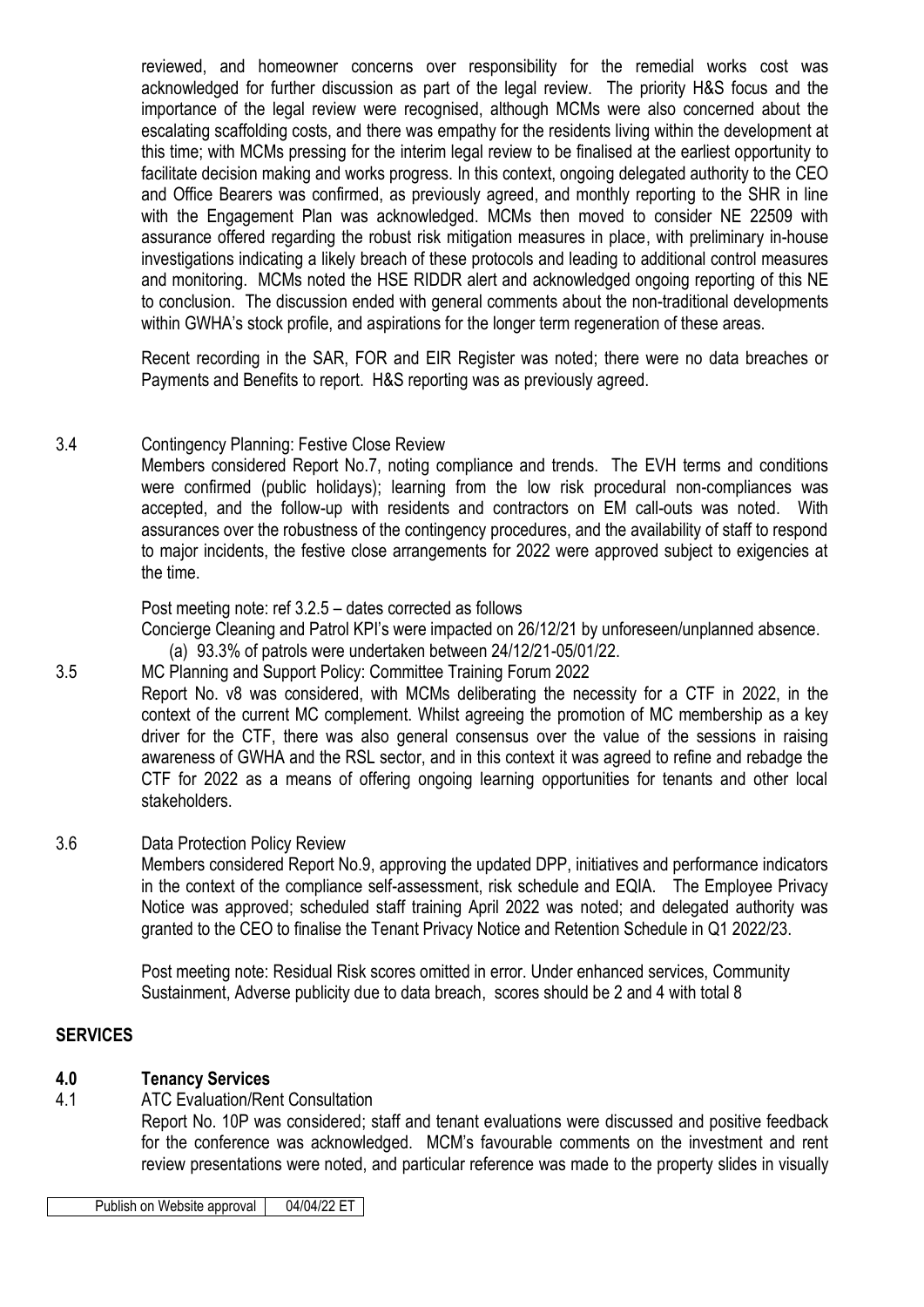highlighting the more extreme tenancy sustainment challenges. The support (most notably from ATC Attendees) for enhanced services, and for the corporate vision and values was welcomed (Table 1), and the opportunities for active engagement through the live ATC polls was commended.

| Table 1                           | <b>Total Responses %</b> | Pre-ATC $(\%)$   ATC $(\%)$ |    |
|-----------------------------------|--------------------------|-----------------------------|----|
| <b>Wider Roles Services:</b>      |                          |                             |    |
| i. Utility/Energy Advice Services | 535                      | 47                          | 91 |
| ii. Grant Funding Applications    | 836                      | 81                          | 95 |
| <b>Vision and Values</b>          | 95                       | -                           | 95 |

There was general consensus over the benefits of hearing the presentations in advance of the feedback; and suggestions for encouraging increased awareness and attendance at future ATC were noted for further consideration, action and response. These included recording the presentations for upload to the website; hosting a hybrid event; and enhancing the content and format of the rent review consultation leaflet.

Progressing to the rent review (Table 2), MCMs welcomed the impressive 241 consultation responses (16% of all tenancies), noting 23 (10%) from ATC Attendees, and the remainder from the pre-ATC consultation PI to proactively contact a minimum 15% of tenants. It was noted that 53% of tenants overall were not in favour of the average 3.96% rent proposal, and that, typically, of those expressing a view, the higher levels of support (68%)<sup>7</sup> were from ATC Attendees.

| Table 2    | Total<br><b>Responses</b> |      | In<br><b>Agreement</b> |      | Not in<br><b>Agreement</b> |      | <b>Abstention</b> |      |
|------------|---------------------------|------|------------------------|------|----------------------------|------|-------------------|------|
|            | No                        | $\%$ | No                     | $\%$ | No                         | $\%$ | No                | $\%$ |
| Pre-ATC    | 218                       | 90   | 61                     | 28   | 124                        | 57   | 33                | 15   |
| <b>ATC</b> | 23                        | 10   | 13                     | 56   |                            | 26   |                   |      |
| Total      | 241                       | 100  | 74                     | 30   | 130                        | 53   | 37                | 15   |

The rent review feedback was considered, with MCMs acknowledging the challenges in reaching a balance between the three rent policy factors (affordability, comparability and cost); and there was concern at the prospect of adding to current household pressures. MCMs were also conscious of the added impact of the rent restructuring initiative, which although mitigated this year (through an increase for the 2 apt rents that had not been revised since 2019/20), still produced rents higher than the average for a number of properties, as progress towards the agreed rent restructuring principles/objectives continues.

The scope for pairing back the rent increase again this year<sup>8</sup> was deliberated, although there was consensus that reducing the required increase would be a high risk strategy in the context of the exceptionally volatile economy and increasing CPI; and there was some comfort from the knowledge that 100% of GWHA post-increase rents continue to meet the SFHA 30% affordability test. MCMs were clear that proactive efforts should continue to be made to support our most vulnerable tenants in these challenging times, through our benefits advice service and tenancy sustainment initiatives. With some further comments acknowledging a difficult year ahead for our tenants and for our wider community, the discussion concluded with unanimous agreement that an average 3.96% increase (to be delivered through Year 3 rent restructuring), was required to maintain current service levels, and to avoid future impact on service provision and investment priorities:

a) Minimum 1.5% increase for 2 apartment properties

<sup>1</sup> <sup>5</sup> Of responses received – in favour: pre-ATC 53/112; ATC 18/20

<sup>6</sup> Of responses received – in favour: pre-ATC 90/111; ATC 19/20

<sup>7</sup> 2021 ATC: 56% in support of proposal

<sup>8</sup> Reduced from average 1.97% to 1.5% for 2021/22